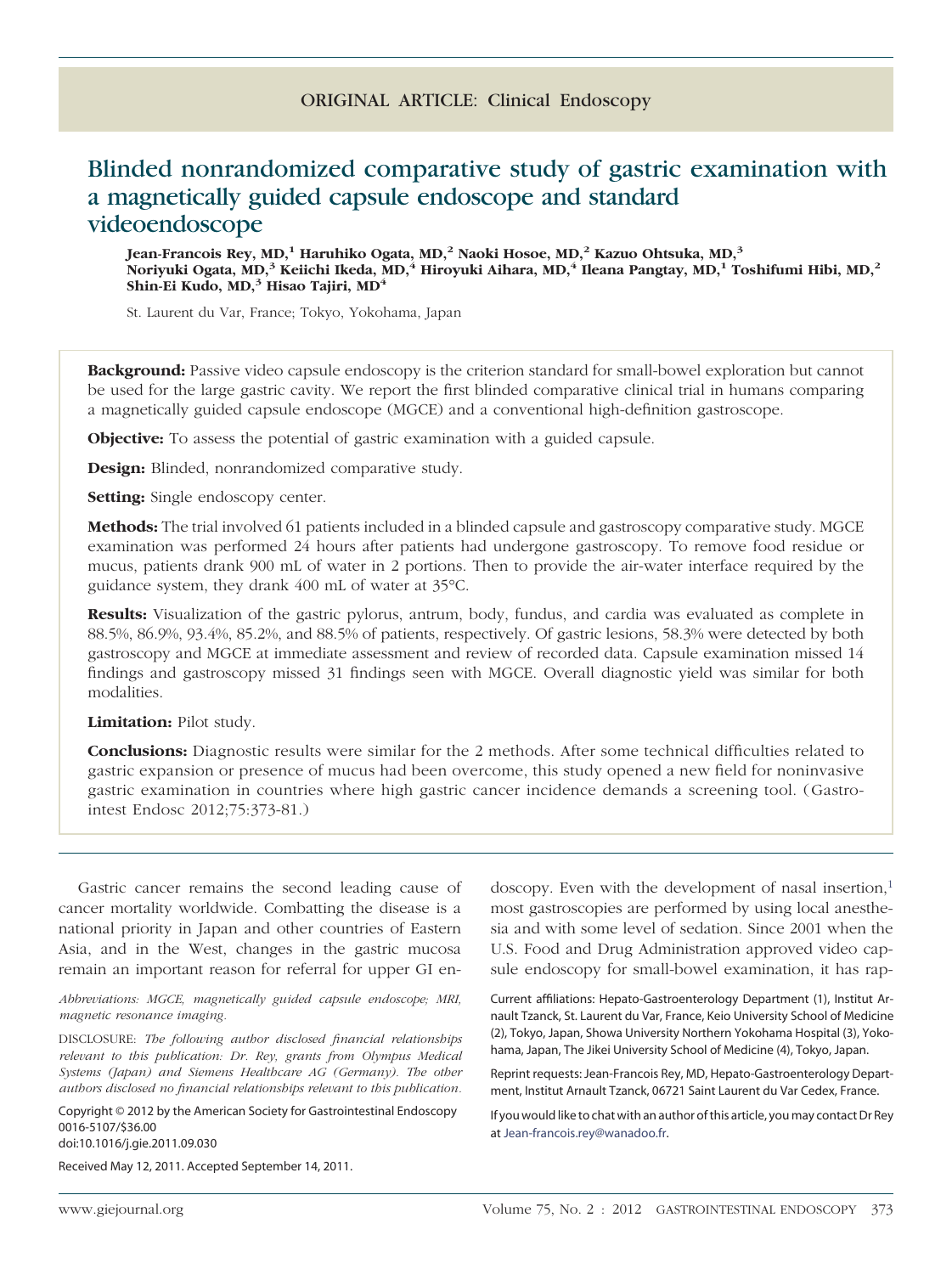

Figure 1. General overview of the guidance equipment: magnetic guidance system and control panel.

idly become the criterion standard in that field.<sup>2-4</sup> Capsules for the esophagus<sup>5,6</sup> and colon<sup>7</sup> have subsequently been developed with promising but not yet definitive results.<sup>8</sup> Examination of the stomach, however, remained a hurdle because of the impossibility of thorough exploration of the gastric cavity with a passive capsule that was propelled only by gastric motility. A magnetically guided capsule endoscope (MGCE) has been designed to fill this gap, providing a new tool that allows noninvasive exploration of the stomach. Availability of a stomach capsule would increase acceptance by patients, could reduce overall costs, and could open up a completely new area for gastric diagnosis. The effectiveness of the new MGCE had to be proved in comparison with high-definition videoendoscopy, which is considered to be the criterion standard for gastric examination. We report the first comparative blinded clinical trial of gastric examination with an MGCE (Fig. 1).

# **METHODS**

## **Materials**

The MGCE was developed in a joint project between Olympus Medical Systems Corporation (Tokyo, Japan) and Siemens Healthcare AG (Erlangen, Germany) to create a prototype device that provides endoscopic visualization of the stomach. Olympus imaging technology has been combined with a guidance system from Siemens that is used to move the capsule in the gastric cavity. The guidance system is not used to move the capsule to the stomach. Passage through the esophagus is obtained simply by gravity and esophageal motility. The Siemens guidance system, based on magnetic technology, was installed in the building used for CT and magnetic resonance imaging (MRI) procedures, next to the endoscopy unit, at the Institut Arnault Tzanck in Saint Laurent du Var, France.

**MGCE capsule.** The MGCE capsule (Fig. 1) is custom made for observation of the stomach. It is 31 mm long and

#### **Take-home Message**

- This study opens a totally new field for noninvasive gastric examination and allows the examiner to see a more physiologic aspect of the stomach (no sedation, no air inflation).
- This type of examination gives details of the gastric mucosal aspect and minute abnormalities not seen with high-definition gastroscopy and could be important for further studies of gastric motility.

11 mm in diameter and equipped with 2 image sensors. The images are captured and recorded at 4 frames/second.

The MGCE capsule is equipped with optics designed to obtain sufficiently high quality images of the relatively larger stomach space, with a wider field of view and deeper depth of field compared with the current smallbowel capsule (Olympus EC Type 1).

In addition, to enable guided and more extensive observation of the stomach, the MGCE capsule contains a permanent magnet. This allows the capsule to be guided inside the stomach by a magnetic field that is applied externally by the guidance system.

Furthermore, because the MGCE capsule has 2 sensors, images from both the forward and backward directions of the capsule movement are shown.

These features are expected to enable effective examination of an organ such as the stomach that has a relatively large luminal area.

As with the small-bowel capsule, the patient is equipped with multiple antennae to record the images from the MGCE capsule. Standard imaging is done in real time. The images from both sensors are displayed simultaneously on 1 monitor of a dual-monitor panel.

**Guidance system.** The guidance system uses a very low level magnetic field. As a result, in a phantom stomach, it is possible to stop the capsule with minimal force. In a human stomach, that means that the capsule may be trapped by gastric mucus but, on the other hand, avoids dangerous potential hazards such as perforation.

The low magnetic field of the guidance system has a theoretical maximum of 100 mT; for comparison, this is 2000 times greater than the Earth's magnetic field and 15 times smaller than the standard 1.5-T MRI field. The typical magnetic fields used for navigation (3-10 mT) are actually 60 to 200 times greater than the Earth's magnetic field and 150 to 500 times smaller than the 1.5-T MRI field. The low level of the magnetic field means that the equipment does not require a substantial cooling system, and it is very quiet compared with the usual MRI machine. This also reduces the potential side effects for patients with any metallic internal medical device.

**MGCE navigation.** The practitioner stands in front of the dual monitors (Fig. 2). The right monitor shows the images from both sensors of the MGCE capsule and also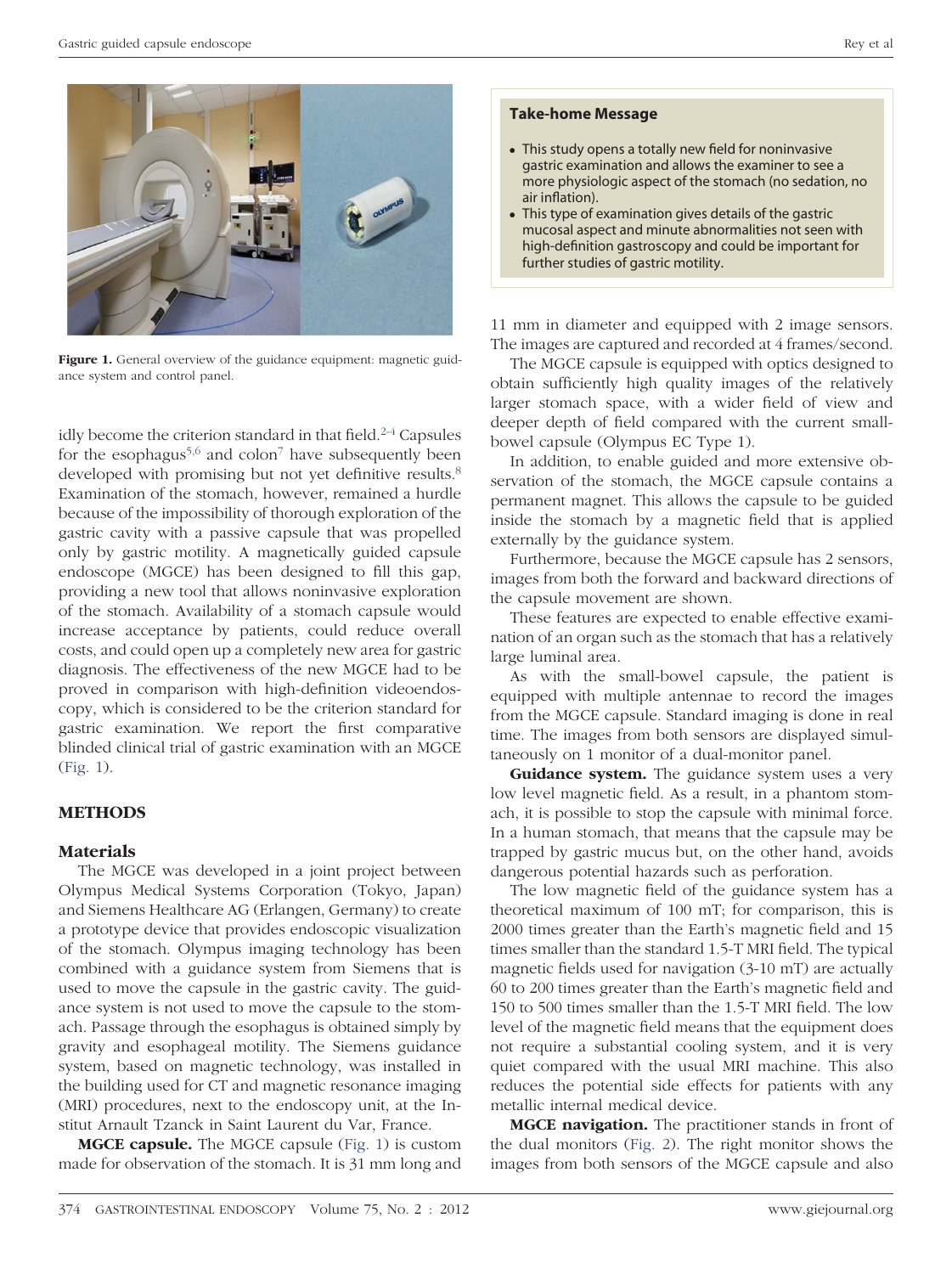

Figure 3. Possible maneuvers of the video capsule by using magnetic guidance.



displays the possible capsule maneuvers and settings (forward, backward, rotating, diving, tilting, jumping). The left monitor displays information about the orientation of the MGCE capsule as assessed on the basis of the magnetic field generated by the guidance system. Two joysticks that in effect control the magnetic field applied to the MGCE capsule are in front of the dual monitors (Fig. 2). The physician responsible for guiding the device chooses which screen should be the "active" one for directing the capsule and controls the motion of the capsule by using the 2 joysticks.

**Capsule maneuverability.** The capsule can be moved with 5 independent mechanical degrees of freedom: 2 rotational and 3 translational (ie, in 3 dimensions). It can be tilted (equivalent to the large steering-wheel movements of an endoscope tip) and rotated (equivalent to the small steering-wheel movements). The tilting command allows the position of the capsule at a fixed point to be oriented. The MGCE can be navigated at a water surface in the stomach or can be made to dive to the bottom of the stomach. When the capsule is lying on the stomach wall, it can be made to crawl, and if the capsule is blocked between gastric folds, it can be dislodged by being made to "jump" (Fig.  $3$ ).

**Operators' learning curve.** Initially the operators gained in vitro experience in using the technology. The use of plastic "stomachs" with labeled areas and pig stomachs allowed them to understand how the basic handling worked and to become familiar with the possibilities of the guided video capsule. This stage provided information

about the effectiveness of low-level magnetic field guidance and its limitations but also safety for patients. This stage was completed by using simulation software because the practitioners were not familiar with joystick handling. The stage was useful but limited because only the basic functions were tested.

To complete our learning curve, before the beginning of this comparative trial, 24 patients had been included in a pilot study.9 In this pilot study, the capsule operators were aware of the gastroscopy findings and tried to identify the known lesions by using the capsule. Initially, because of the unfamiliar appearance of the uninflated stomach, it was difficult to identify some structures, such as the closed cardia.

# **Patients**

Patients with indications for upper GI examination, of ages ranging from 18 to 75 years, were enrolled for capsule examination. All had been given written information about the capsule endoscopy procedure and had signed a consent form. Approval for the study had been obtained from the Nice Hospital Ethics Committee (Comité de Protection des Personnes no. 09.041, November 2, 2009 and Agence Française de sécurité sanitaire des produits de santé no. 2009-A00714-53, November 19, 2009). The exclusion criteria included all clinical conditions that might involve potential hazards (impaired bowel movement from ileus or organic digestive diseases, previous digestive tract surgery, poor general condition, pregnancy). They also included the exclusion criteria for standard MRI examinations, in particular, the presence of surgical metallic devices, even though technically the low magnetic field would not interfere with such devices.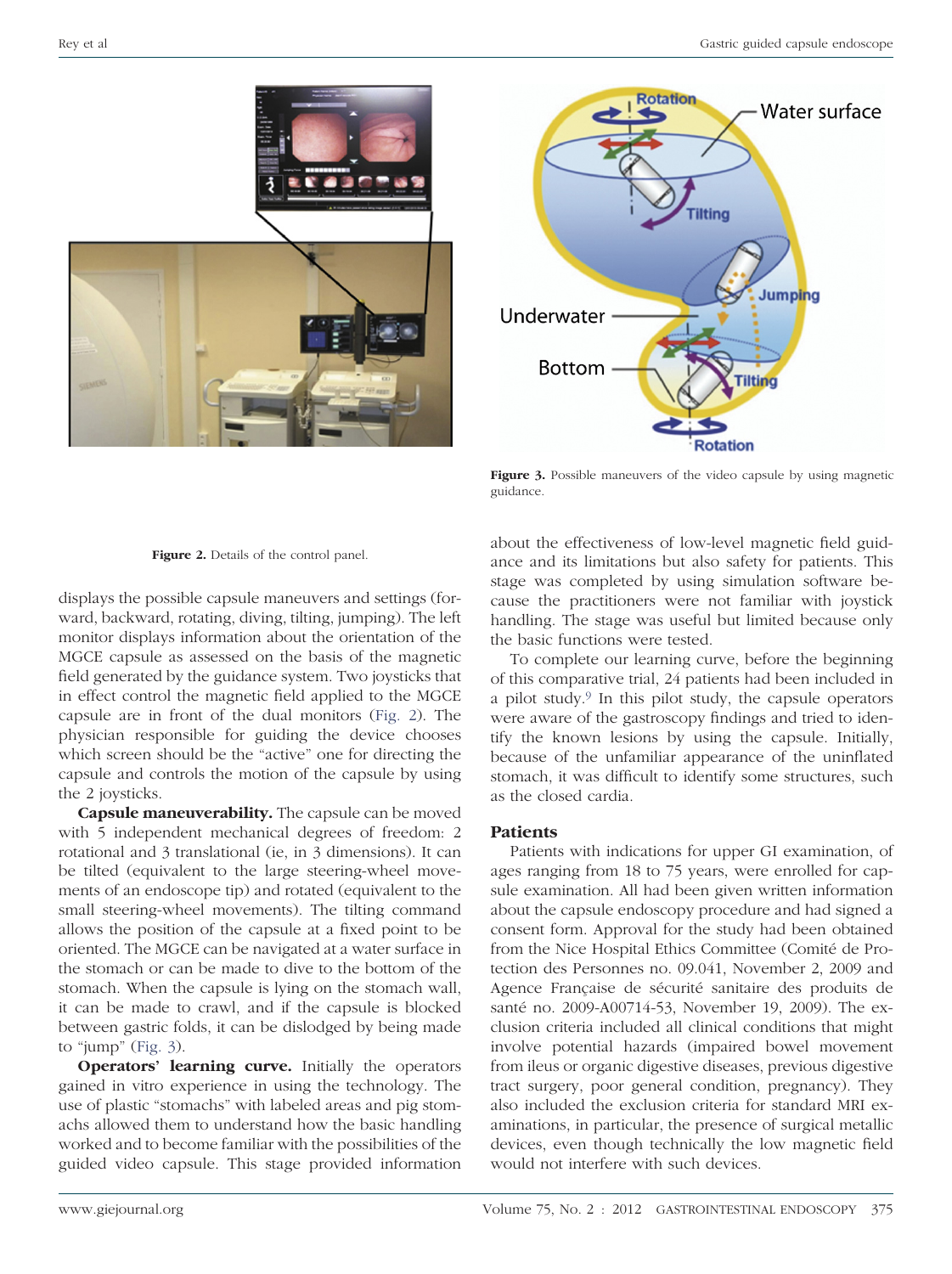

**Figure 4.** Report sheet for data collection.

# **Gastroscopy**

High-definition gastroscopy was performed at least 1 day before the MGCE examination by an examiner who would not be performing MGCE on the same patient. If necessary, biopsy specimens were obtained.

# **MGCE**

**Clinical protocol.** Gastric examination with the MGCE was performed by using the following protocol. After overnight fasting, patients drank 500 mL of clear water at room temperature. One hour later, they drank another 400 mL of clear water at room temperature. This was followed by light exercise for approximately 15 minutes to obtain a clean stomach. Then patients drank another 400 mL of clear water at near body temperature (35°C). This was done to provide enough space in the stomach for capsule navigation, with the creation of an air-water interface. At that point, image-receiving antennae were attached to the patient's body, and the patient was settled inside the magnetic guidance system. The patient's position on the table was predetermined to allow for optimal gastric imaging and maximal effect of the magnetic force for capsule navigation. Capsule imaging was initiated, and the patient ingested the capsule in a sitting position before lying down in the guidance system when the capsule had reached the stomach by gravity and esophageal motility. No drugs were used to modify gastric motility.

**MGCE examination.** At the beginning of the examination, the position of the patient was left lateral; this was then changed to supine and finally right lateral. When it was difficult to move or navigate the capsule in a particular position, the patient was moved into another position. If necessary, additional water was ingested during the examination to create optimal conditions because the MGCE requires an air–water interface for guidance. The MGCE examination was conducted by the 2 main operators (I.P,

J.-F.R) who were blinded to the results of gastroscopy. The visualization of the gastric surface in the antrum, body, and fundus and identification of the 2 well-known landmarks of the cardia and pylorus were checked by the examiners.

**Data analysis and evaluation of outcomes.** Overall evaluations of the quality of stomach visualization, including all stomach areas, were documented immediately on a detailed report sheet by the operator (Fig. 4). The examiner assessed these subjectively. Examination time and abnormal findings were also recorded. The capsule recordings were then reviewed by the operator immediately after the capsule examinations. All data recordings were minutely reassessed by the panel of other physicians who were also blinded to the gastroscopy findings. This step helped to avoid duplicate counting of capsule findings. Later on, in case of unclear description of abnormalities, all data were reviewed and assessed jointly to ensure a homogeneous analysis. Acceptability to patients was assessed by means of a questionnaire, with ratings on a scale of 0 to 10, completed in the recovery room immediately after capsule examination.

The main outcome parameters were the percentage of patients in whom there was complete visualization of the gastric surface in the antrum, body, and fundus and identification of the cardia and pylorus. Secondary outcomes were examination time and the percentage of abnormal findings seen on gastroscopy that were reproducible by capsule endoscopy and vice versa. All statistical analyses were done on a per-protocol basis.

# **RESULTS**

The main indications for gastroscopy were epigastric pain and/or reflux symptoms. Seventy-one patients were enrolled for the comparative blinded study, and examina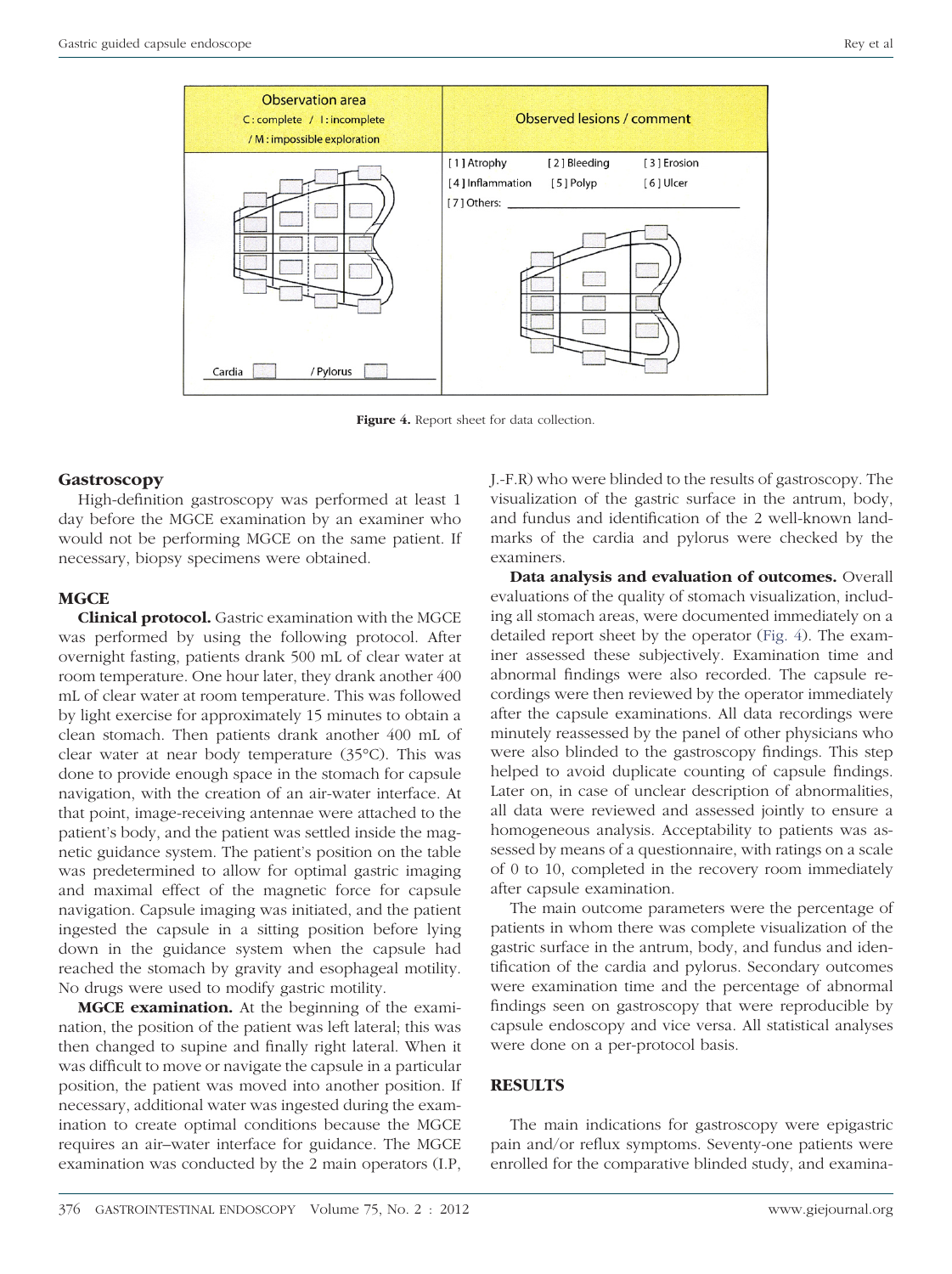tions were completed in 61 patients. Concerning the 10 patients who did not complete the trial, 1 patient was unable to swallow the capsule (because of previous ENT carcinoma), 1 patient began to vomit, and 8 patients did not wish to undergo a new procedure with a magnetic machine after reading the detailed patient information form. Thus, 61 patients (39 men, 22 women; mean age 52.7 years, range 21-75 years), eventually completed the study. The capsule was swallowed and water ingested (overall volume 1300 mL as described in the protocol) without any problem in all cases except 2. A few patients  $(n = 5)$  needed to drink additional water at body temperature to keep the stomach distended. No technical defect occurred, and we were able to analyze completely comparative examinations in the 61 patients. No premedication was given or thought to be necessary by any of the patients. On follow-up, 1 patient had temporary abdominal pain, which subsided spontaneously and has not recurred. In another patient, left lower quadrant pain was finally related to recurrent sigmoid diverticulitis.

The capsule could be maneuvered at the water surface or made to dive to the bottom of the stomach (Fig. 3). On close-up view, the mucosal pattern could be seen clearly as it was magnified because of refraction by the water and the fixed-focus imaging (Fig. 5). Results of complete visualization of the different parts of the stomach are shown in Table 1. In summary, visualization of the gastric pylorus, antrum, body, fundus, and cardia was thought to be complete in 88.5%, 86.9%, 93.4%, 85.2%, and 88.5% of patients, respectively. Incomplete gastric visualization was caused by resistant mucus in 7 patients, excessive gastric motility in 2 patients, early pyloric passage of the capsule in 4 patients, and incomplete distention of gastric walls in 2 patients (Fig. 6). Capsule examination was achieved in a mean total examination time of 17.4 minutes (range 9.9- 26.4 minutes) versus 5.3 minutes (range 4.4-6.3 minutes) for conventional gastroscopy. Capsule endoscopy examination time decreased with increasing skill in navigation but also as new knowledge was gained of gastric aspects such as a previously unfamiliar appearance of the lesser curve or closed cardia.

The results of blinded capsule endoscopy and conventional gastroscopy with regard to pathological findings are shown in Table 2. A total of 108 pathological findings were detected. Of these, 63 were identified at both conventional gastroscopy and capsule endoscopy: there were 44 cases of diffuse inflammation or erosion, 8 polyps, 3 ulcers, 4 cases of atrophy, 2 cases of antral metaplasia, 1 case of external compression, and 1 case of fundic varices. Gastroscopy detected 14 additional lesions not identified at capsule endoscopy: 2 polyps, 1 case of inflammation, 2 angiodysplasias, 2 ulcers, 2 cases of atrophy, 1 case of important bile reflux, 2 cases of hypertrophic folds, and 2 of antral metaplasia. On the other hand, 31 lesions were detected only by capsule endoscopy and missed by conventional endoscopy: 11 polyps, 10 cases of inflammation,





Figure 5. Capsule images. **A**, Front sensor (*left*): detail of fundus mucosa. **B**, Rear sensor (*right*): fornix and closed cardia with diverticula.

1 angiodysplasia, 5 ulcers, 1 metaplasia, 2 bleeding lesions, and 1 hiatal hernia.

## **DISCUSSION**

Since early 2000, capsule endoscopic examination has become increasingly attractive to both patients and physicians. It is now the criterion standard for small-bowel examination, $1-3$  and attempts have been made to extend the clinical indications to the esophagus<sup>4,5</sup> and colon,  $6,7$ with encouraging results. However, because of the large size of the gastric cavity, complete gastric examination with a passive capsule seemed impossible. Thus, the steering of capsule endoscopes has been a matter for intensive research,10-12 and, in fact, a self-experiment by the capsule pioneer Paul Swain was recently reported.13 Although it is too early to assess the overall clinical benefit of MGCE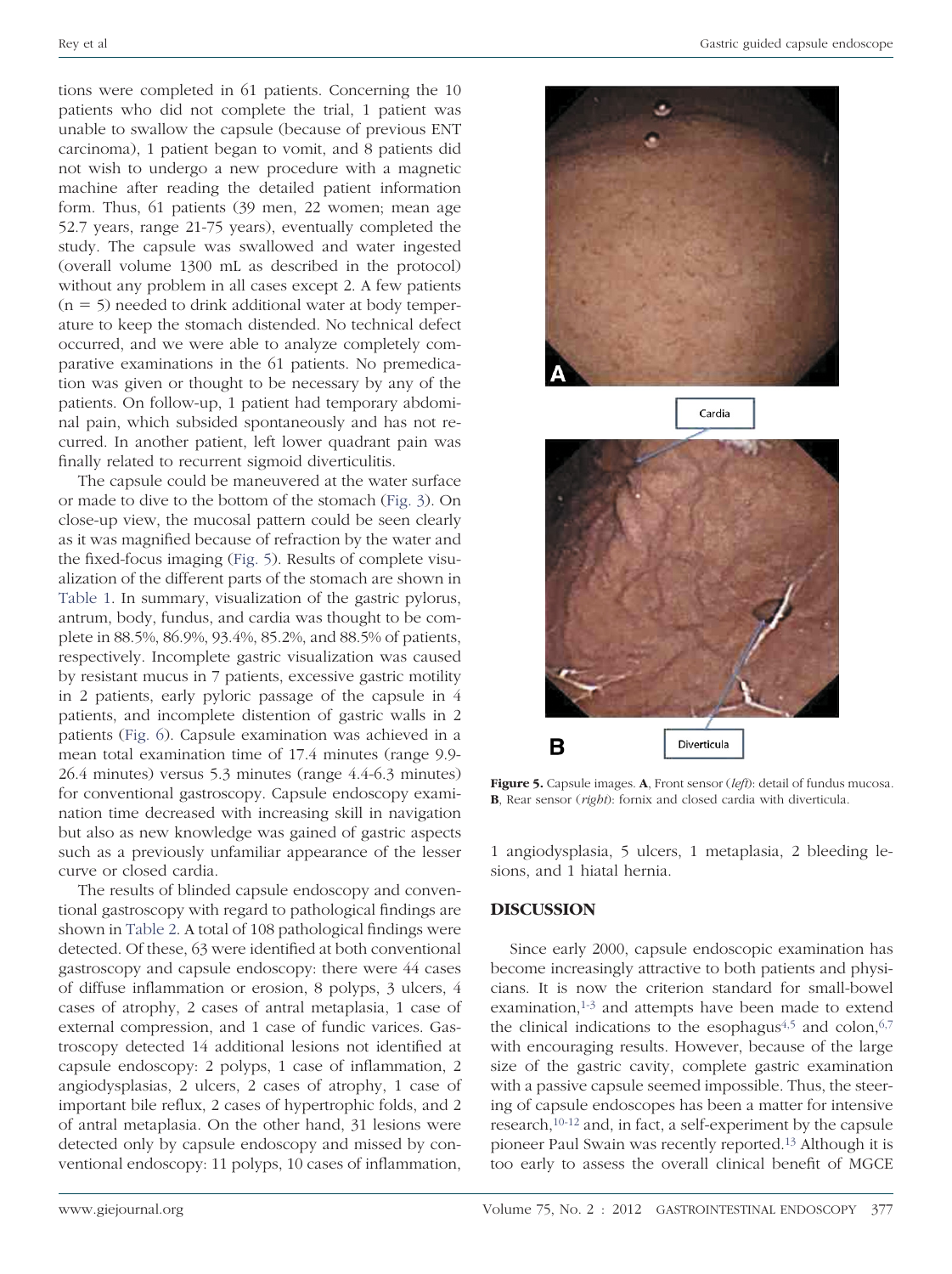|               | <b>Complete visualization,</b><br>61 patients |      |
|---------------|-----------------------------------------------|------|
| Gastric area  | No.                                           | $\%$ |
| Cardia        | 54                                            | 88.5 |
| <b>Fundus</b> | 52                                            | 85.2 |
| Body          | 57                                            | 93.4 |
| Antrum        | 53                                            | 86.9 |
| Pylorus       | 54                                            | 88.5 |

compared with traditional endoscopy, this is the first clinical study to carry out a blinded comparison of conventional gastroscopy with MGCE in patients with gastric pain. It represents a first crucial step in defining the potential of gastric examination with MGCE and assessing and overcoming the technical difficulties.

# **Patient position**

To obtain a complete stomach examination, it was important to move the patient from one position to another, allowing the water to fill the different gastric areas and facilitate MGCE movements. Patients were initially in the left lateral position, where, in most cases, the cardia, fornix, fundus, and part of the antrum were visible; this part of the examination generally took approximately 10 minutes. The patient was then moved to a supine position for a more complete examination of the fundus and antrum. The right lateral position was useful only for obtaining the general and close-up appearances of the antrum and pylorus, but in many cases, it was also possible to navigate the MGCE back to the cardia. The magnetic steering function does not depend on patient position, but changing the position is needed to fill each part of the stomach with water; this facilitates navigation, just as a submarine capsule needs to be in water for its movement to be guided.

## **Gastric visualization**

The first challenge was the identification of gastric anatomic structures because the MGCE records appearances with the device in various positions and without insufflation of the stomach. The capsule movement differs from that of the conventional endoscope because capsule guidance allows rotation in 4 directions with 2 views provided simultaneously from the sensors at each end of the capsule. Traditional gastroscopy is simpler with the examination done in the forward direction in a distended stomach or in retroversion for observation of the cardia, fornix, or fundus. MGCE gives an excellent new panoramic view of the lesser curve (Fig. 7). This is one of the main advantages when the MGCE is made to dive near the greater curve in





#### **TABLE 2. 108 lesions diagnosed at magnetically guided capsule endoscopy (MGCE) and EGD**

| <b>Finding</b>              | <b>MGCE</b><br>only | <b>EGD</b><br>only | <b>Both EGD</b><br>and<br><b>MGCE</b> |
|-----------------------------|---------------------|--------------------|---------------------------------------|
| Polyps                      | 11                  | $\overline{2}$     | 8                                     |
| Inflammation/erosion        | 10                  | 1                  | 44                                    |
| Angioma                     | $\mathbf{1}$        | $\overline{2}$     | $\Omega$                              |
| Ulceration                  | 5                   | $\mathcal{P}$      | 3                                     |
| Atrophy                     | $\overline{0}$      | $\overline{2}$     | $\overline{4}$                        |
| Important bile reflux       | $\Omega$            | 1                  | $\Omega$                              |
| Hypertrophic folds          | $\Omega$            | $\overline{2}$     | $\Omega$                              |
| <b>External compression</b> | 0                   | 0                  | 1                                     |
| <b>Fundic varices</b>       | $\Omega$            | $\Omega$           | $\mathbf{1}$                          |
| Metaplasia                  | 1                   | $\mathcal{P}$      | $\overline{2}$                        |
| Bleeding                    | $\mathcal{P}$       | $\Omega$           | $\Omega$                              |
| Hiatal hernia               | 1                   | 0                  | $\Omega$                              |
| <b>Total</b>                | 31                  | 14                 | 63                                    |

front of the angulus, giving an overview of the lesser curve anatomy for diagnosis and orientation. The fundus and antrum are easy to assess in a larger or close-up view. The well-established differences in mucosal pattern were also a major aid to navigating the capsule. Although the pylorus was easily identifiable, one needs to be aware that a cardia that is closed or only slightly open most of the time presents an unfamiliar aspect on capsule visualization. In conventional endoscopy, this landmark is easily visible, seen in retroversion with the gastroscope going through the cardial orifice.

Gastric motility was another difficulty because capsule forces were too low to counteract gastric movements. This was especially notable on the antrum where strong gastric contractions did not allow navigation to the area of the pylorus. In a few cases, there was the opposite problem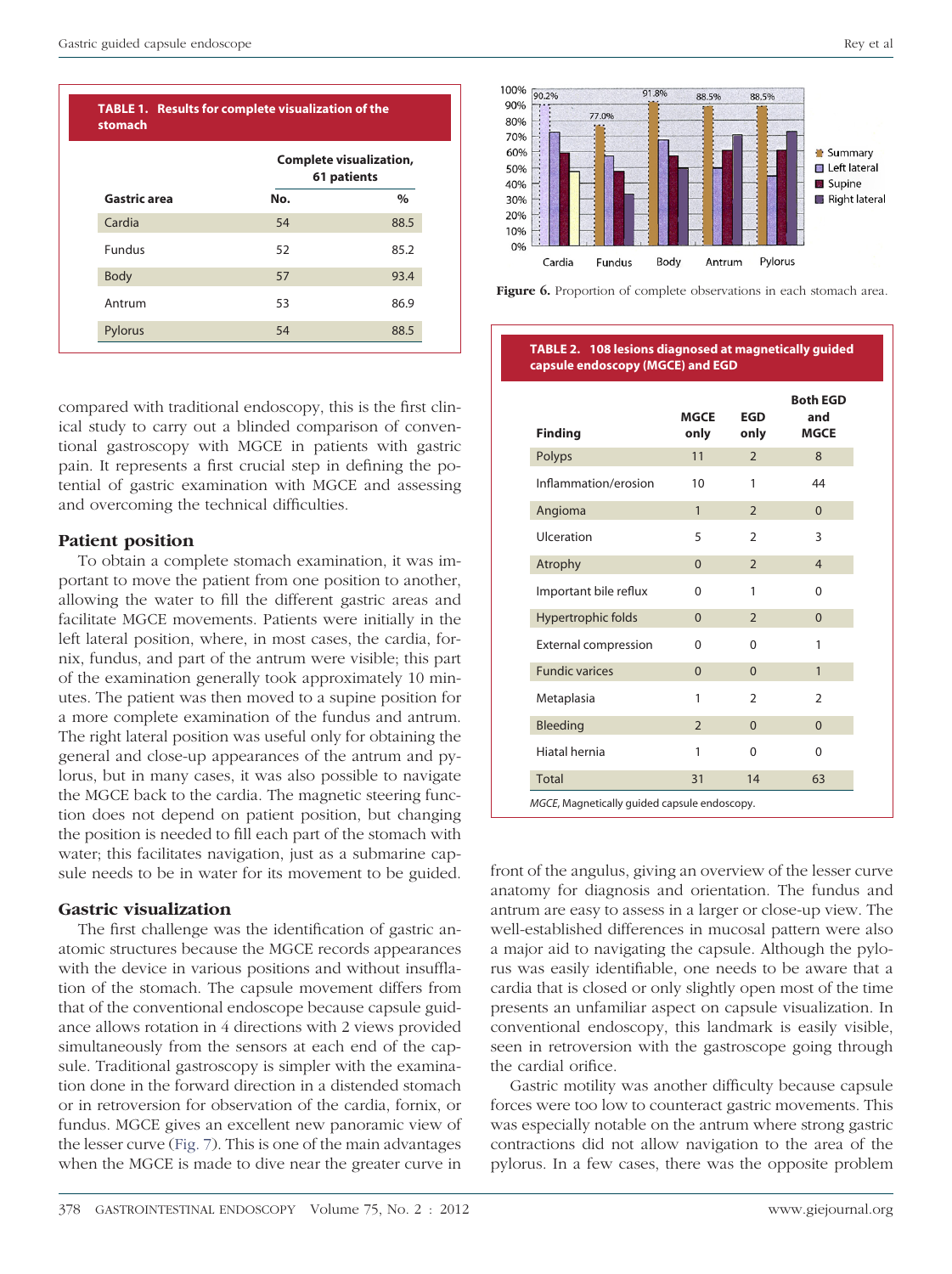

**Figure 7.** Capsule image: overview of the gastric fundus.

when antral motility moved the capsule forward to the duodenal bulb. To give another example, it was impossible to get through the pylorus by using the MGCE forces. When the MGCE passed spontaneously through the pylorus, it could not be navigated back into the stomach. On the other hand, because the MGCE did not interfere with gastric motility, during the MGCE examination, we were able in 2 patients to assess clear and strong fundal gastric contractions that were uncomfortable to the patient. This is a totally new field for studying gastric motility disorders. MGCE might be used to investigate this field because the current technical possibilities are limited.

# **Image quality**

Compared with conventional endoscopy, the video capsule images are closer to those provided by the endoscopes without high definition that were marketed in the early years of this century. The brightness needs to be improved to extend the depth of field, but close-up views show excellent details of the gastric mucosal pattern. In some cases, there was a foggy appearance at the beginning of examination, but this rapidly disappeared, allowing a clear view of the gastric cavity. In some examinations, oral mucus stuck to the front of the MGCE lens; it was possible to remove it by using capsule movement or a special "capsule-shaking" command, but it remains the most important drawback.

# **Diagnostic yield of MGCE compared with gastroscopy**

At this stage, high-definition gastroscopy remains the criterion standard for gastric examinations because use of the capsule could not provide complete visualization (Table 1). Only 58.3% of gastric lesions (63/108) were detected with both modalities. This result is very positive for a first human trial and encouraging for further technical improvement. Moreover, some results of this first trial

were particularly unexpected. As we considered highdefinition endoscopy to be the criterion standard for gastric examination and that the guided capsule was an early prototype, the number of missed diagnoses with use of the capsule was the main point of this trial. As shown in Table 2, this occurred for 14 findings. But, more surprisingly, the number of findings observed only with the capsule, as many as 31, was even more notable. In all cases, these numbers do not have important clinical consequences as they relate to multiple benign gastric polyps or angiomas.

The greater detection of minute lesions, such as a small hyperplastic polyp and angioma, by the capsule compared with conventional gastroscopy might be linked to the length of the examination; this was longer with the capsule as we were testing our guidance ability. In our study, high-definition gastroscopy was done in less than 6 minutes compared with more than 18 minutes for capsule examination. Because 1 of the capsule sensors almost touches the gastric mucosa, this could explain the high percentage of minute lesion findings during capsule examination. Focusing on the details of the findings, the major discrepancy between the 2 methods relates to findings of inflammation/erosion. At this stage, we can only suggest 2 reasons for this: the capsule technology and examination length, as just mentioned, but also bias linked to the sequence of the examinations in the protocol. During a previous gastroscopy, minute trauma could have occurred, and also antral biopsies were performed in 31 patients to assess *Helicobacter pylori* status; the latter procedure induces macroerosion. However, for the main diagnostic outcomes in this trial, gastroscopy and MGCE gave very similar results.

# **Overall assessments**

After operators had acquired their initial learning experience, the overall maneuverability of the capsule was impressive. Of course, improvements are required; in particular, an increase in magnetic force is needed to get a closer and steady position in relation to the cardia or to pass through the pylorus in both directions. Gastric folds are not usually a problem because of the jumping command and the possibility of moving the capsule at the water surface or in a diving position. The current design of the joystick also needs to be improved so that it looks more like a flight simulator joystick. The comparative study of gastroscopy and capsule examination was made possible by immediate documentation of findings by using the Japanese endoscopic reporting method. This allows very accurate assessment of each part of the stomach examination and also precise location of any abnormality. Furthermore, all recordings of capsule images were reviewed immediately by the physician, and later on, gastroscopy and capsule images from each patient were reinspected, in particular, to check the differences in findings between the gastroscopy and capsule procedures (Table 2). The recording and review of images were part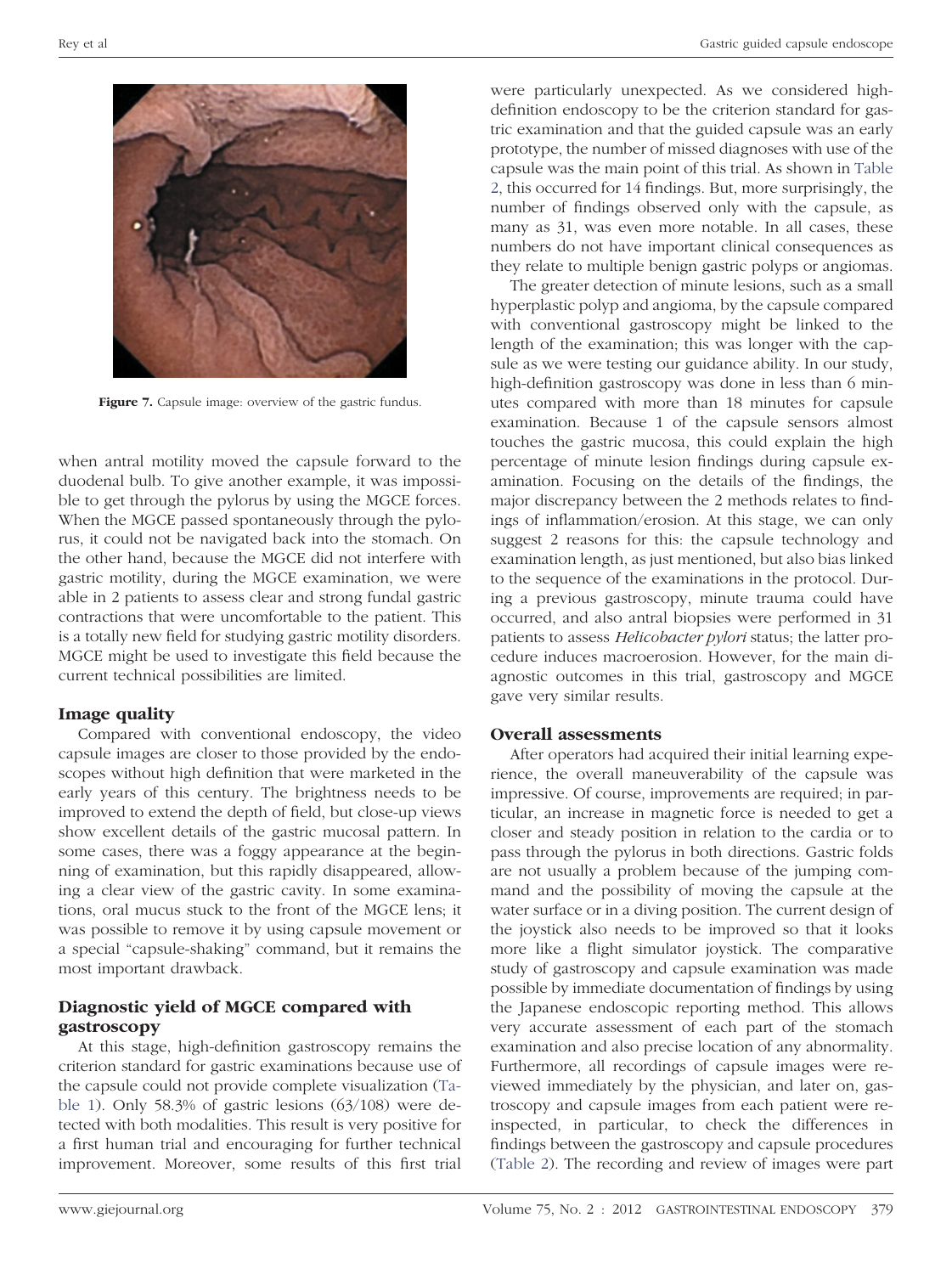of the planned protocol. It is important to emphasize that gastroscopy, which is considered to be the criterion standard, can miss some lesions as is already well accepted with regard to colonoscopy.<sup>14</sup>

### **Patient acceptability**

Whether considered as a major factor in acceptance of digestive tract examination or as a minor issue from a medical point of view, the high level of patient acceptability in this study is based on the absence of sedation and its drawbacks (such as fear of anesthesia or the inability to drive or work on the day of the procedure). Even with the development of less uncomfortable gastroscopy examinations, by using various types of sedation or ultrathin gastroscopes for nasal insertion, acceptability to patients and their compliance in the case of repeated examinations need improvement. It should be noted that in this trial, all gastroscopies were done with propofol sedation. Even though currently the time for capsule examination is longer than that for gastroscopy, the acceptability of the noninvasive MGCE was very high. This noninvasive method of gastric examination is of particular potential importance in countries where the use of a gastric screening tool is essential because of the high incidence of gastric cancer.

### **Adverse effects**

Impaction or retention may be a concern with capsule gastroscopy, as it has been with capsule endoscopy in general. Reports in patients, mostly with obscure bleeding, have described a low risk.15,16 In our trial, it could be speculated that temporarily obstructed passage was the cause in 1 patient of pain that subsided spontaneously after some hours. Further studies will show what the overall risk of capsule gastroscopy will be; it may seem wise, for the time being, to exclude from initial trials those patients with suspected or known strictures and perhaps those with previous small-bowel surgery. In our trial, only 1 patient was unable to swallow the capsule and another started vomiting after ingestion of still water at 35°C.

## **Study limitations**

**Technical limitations.** The first requirement for MGCE capsule examination is to obtain a clean stomach distended with still mineral water. In most cases, the amount of mucus remained minimal. Impaired visualization caused by gastric mucus or remaining debris in the water could be overcome by changing the patient's position or in a few cases by ingestion of more water. Nevertheless, gastric mucus reduced capsule navigability in 7 patients. The removal of mucus by drugs will need further research because it is a critical issue with regard to capsule navigation and visibility. When the capsule was lodged between folds on the gastric wall, we could move the capsule by using the jumping and floating functions.

**Ingestion of a large amount of water.** The ingestion of the large amount of water that was required was well tolerated by the patients, but in a future study, we intend to reduce, by means of gastric cleaning, the amount of liquid required. On the other hand, an air–water interface is required for navigation of the capsule. Of course, this will limit the use of the MGCE in elderly patients or in those with esophageal disorders, but, on the other hand, regarding patient acceptability, 59 patients showed a clear preference for capsule examination, 2 found both procedures equally acceptable, and none preferred conventional gastroscopy.

**Protocol limitations.** For reasons of patient safety, at the request of the Comité de Protection des Personnes, in this trial it was decided not to randomize the order of the 2 gastric examinations; therefore, it is possible that the capsule detected minute erosions caused by the gastroscopy that had been performed the previous day. To clarify this important consideration, we should conduct a future evaluation with a different protocol in which the capsule examination is performed before the gastroscopy.

We should emphasize that capsule findings were not only diagnosed immediately but also by review of the recorded data by using reading software; this could explain the high number of hyperplastic polyps or minute erosions detected by the capsule, given that the overall time for diagnosis was much longer that for conventional gastroscopy. Further clinical studies should also include high-definition gastroscopy with new technological enhancements such as narrow-band imaging.

#### **Future outcomes**

The development of capsule technology is also well adapted to the limited resources for gastroenterology in the future in most countries. When images are recorded and then analyzed by using software that reduces the reading time, future capsule examinations could be performed by nurses or assistants with the practitioner simply reading the recordings. This is an important point, especially if this technology is applied in a screening program for early gastric cancer such as the one in Japan. Since the completion of this trial, Swain et al<sup>13</sup> published a report on a magnetically maneuverable capsule limited to 1 volunteer examination. The maneuverability of the capsule was monitored by using a gastroscope.

#### **Financial perspectives**

When this new technology is widely used, the cost of the capsule will decrease, as has happened for example with digital cameras. However, an initial investment in the magnetic guidance system will be needed; this will be similar to the relatively low cost of the machines recently introduced for low-field or extremity MRI in rheumatology. For endoscopists, it also entails a new business model and a new way of organizing work, similar to those applied by radiologists for MRI and CT scanning. At the